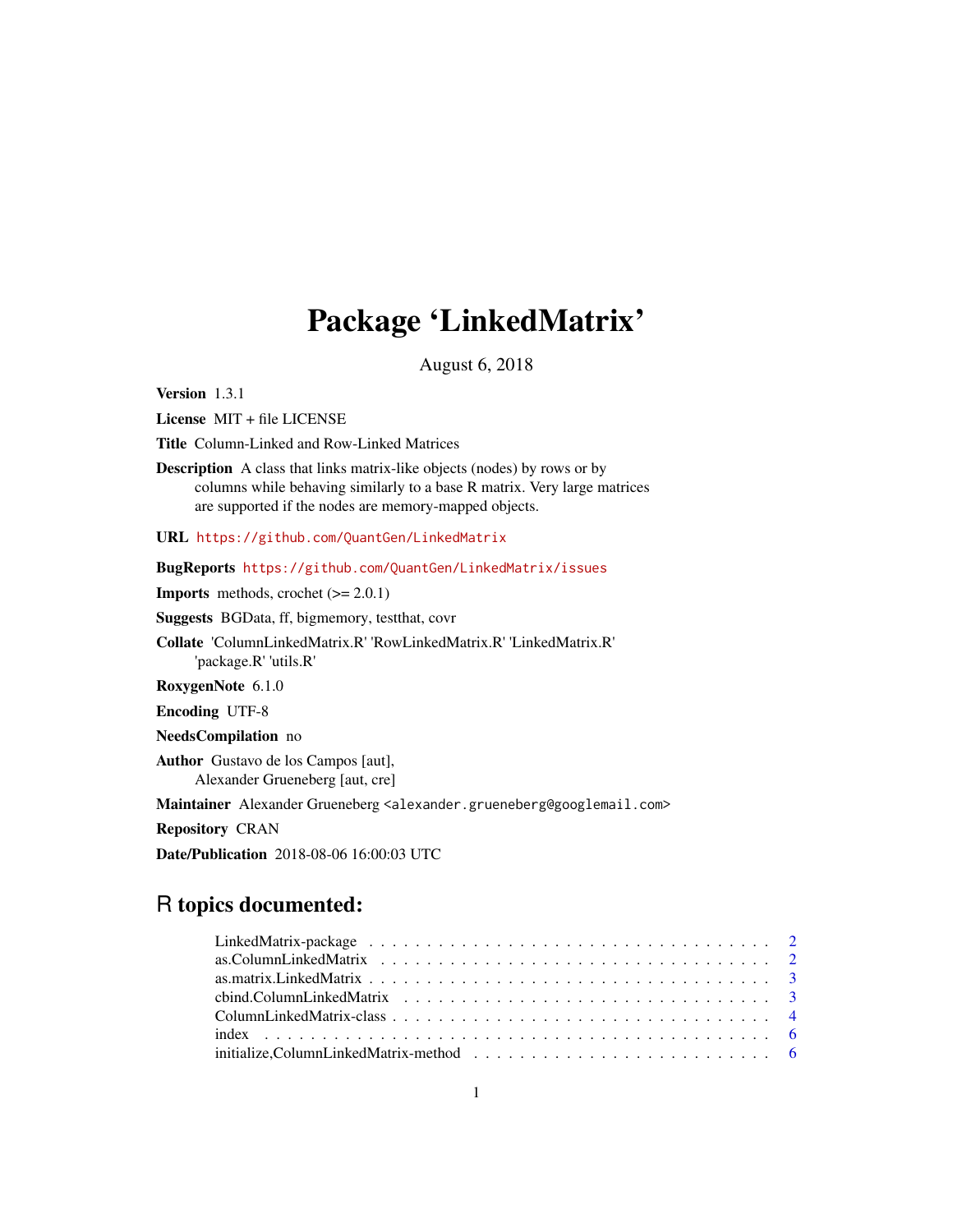<span id="page-1-0"></span>

| Index | $\overline{12}$ |
|-------|-----------------|
|       |                 |
|       |                 |
|       |                 |
|       |                 |
|       |                 |
|       |                 |

LinkedMatrix-package *A Package for Linking Matrices by Columns or Rows.*

#### Description

The LinkedMatrix package provides classes that behave similarly to regular matrices, but represent a sequence of matrix-like objects linked together by columns or rows. This approach is particularly useful for very large datasets that are distributed in chunks and can be mapped into memory using packages such as [bigmemory,](#page-0-0) [ff,](#page-0-0) and [BEDMatrix::BEDMatrix.](#page-0-0)

# See Also

The [ColumnLinkedMatrix](#page-3-1) and [RowLinkedMatrix](#page-3-2) classes.

<span id="page-1-1"></span>as.ColumnLinkedMatrix *Converts an Object to a LinkedMatrix Object.*

#### Description

Converts an Object to a LinkedMatrix Object.

#### Usage

```
as.ColumnLinkedMatrix(x, ...)
## S3 method for class 'list'
as.ColumnLinkedMatrix(x, ...)
as.RowLinkedMatrix(x, ...)
## S3 method for class 'list'
as.RowLinkedMatrix(x, ...)
```
#### Arguments

| $\boldsymbol{\mathsf{x}}$ | An object to convert to a LinkedMatrix object. |
|---------------------------|------------------------------------------------|
| .                         | Additional arguments.                          |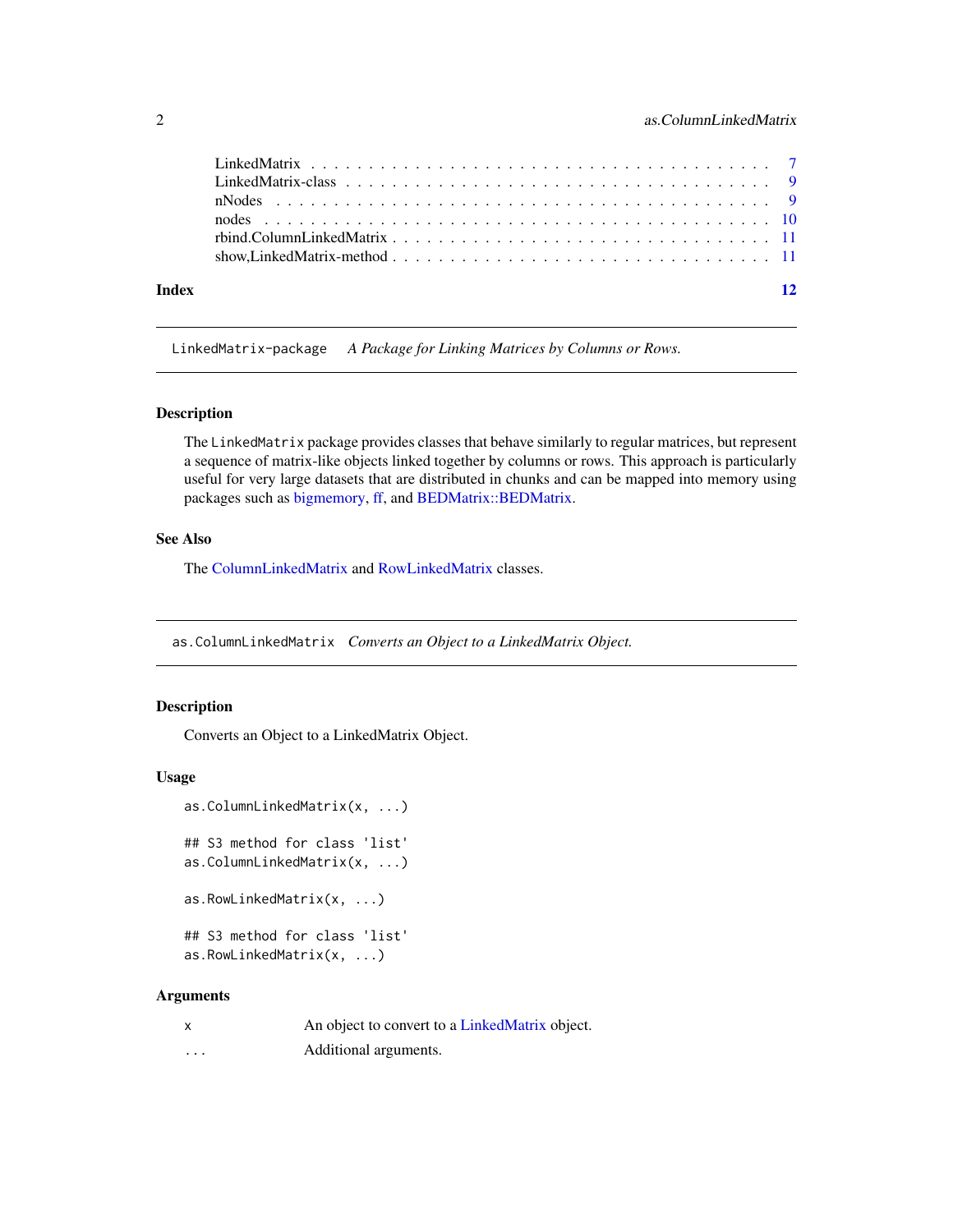# <span id="page-2-0"></span>as.matrix.LinkedMatrix 3

# Value

A [LinkedMatrix](#page-8-1) object.

#### Examples

```
m1 \leq-ff: ff(initdata = rnorm(50), dim = c(5, 10))
m2 \le - bigmemory::big.matrix(init = rnorm(50), nrow = 5, ncol = 10)
m3 \le matrix(data = rnorm(50), nrow = 5, ncol = 10)
myList <- list(m1, m2, m3)
m <- as.ColumnLinkedMatrix(myList)
```
as.matrix.LinkedMatrix

*Converts a LinkedMatrix Instance to a Matrix (if Small Enough).*

# Description

Converts a LinkedMatrix Instance to a Matrix (if Small Enough).

#### Usage

```
## S3 method for class 'LinkedMatrix'
as.matrix(x, \ldots)
```
#### Arguments

| X       | Either a ColumnLinkedMatrix or a RowLinkedMatrix object. |
|---------|----------------------------------------------------------|
| $\cdot$ | Additional arguments (unused).                           |

# Value

A matrix.

cbind.ColumnLinkedMatrix

*Combine Matrix-Like Objects by Columns.*

#### Description

Compared to the [initialize\(\)](#page-5-1) method, nested [LinkedMatrix](#page-8-1) objects that are passed via ... will not be treated as matrix-like objects, but their nodes will be extracted and merged with the new [ColumnLinkedMatrix](#page-3-1) object for a more compact representation. This method will currently only work for [ColumnLinkedMatrix](#page-3-1) objects.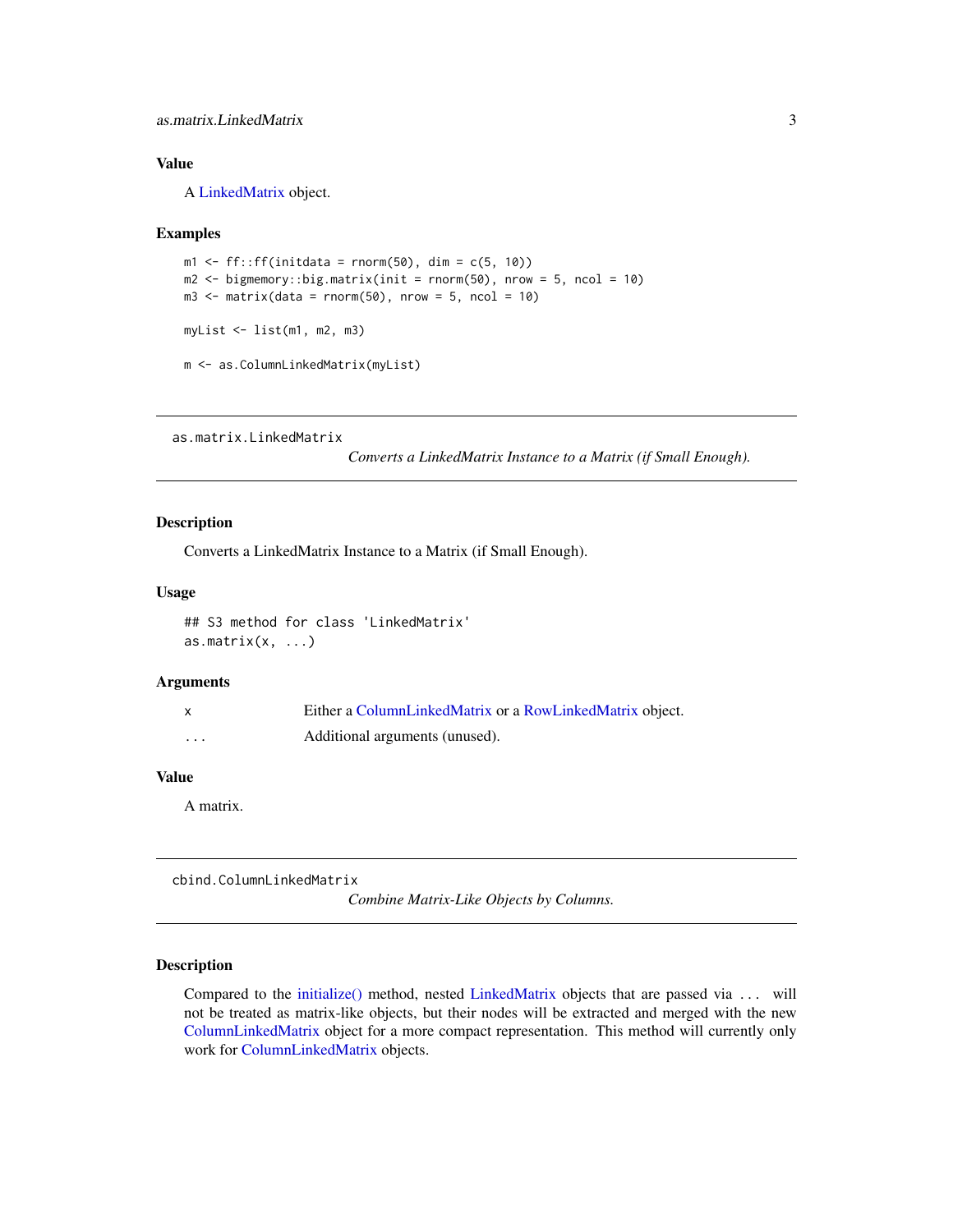#### <span id="page-3-0"></span>Usage

```
## S3 method for class 'ColumnLinkedMatrix'
cbind(..., deparse.level = 0L)## S3 method for class 'RowLinkedMatrix'
cbind(..., deparse.level = <math>0L</math>)
```
# Arguments

... Matrix-like objects to be combined by columns. deparse.level Currently unused, defaults to 0.

<span id="page-3-1"></span>ColumnLinkedMatrix-class

*A Class for Linking Matrices by Columns or Rows.*

#### <span id="page-3-2"></span>Description

This class treats a list of matrix-like objects that are linked together by columns (ColumnLinkedMatrix) or rows (RowLinkedMatrix) and have the same number of rows similarly to a regular matrix by implementing key methods such as  $\lceil$  and  $\lceil$  < for extracting and replacing matrix elements, dim to retrieve dimensions, and dimnames and dimnames<- to retrieve and set dimnames. Each list element is called a node and can be extracted or replaced using  $[\lceil \text{and } [\lceil \leq \cdot \rceil]$ . A matrix-like object is one that has two dimensions and implements at least dim and [.

# Details

Internally, this class is an S4 class that contains list. Each node can be accessed using the [[ operator. lapply is also possible. ColumnLinkedMatrix and RowLinkedMatrix form a class union called [LinkedMatrix.](#page-8-1)

# Methods

- [
- $[- -]$
- dim
- dimnames
- dimnames<-
- as.matrix
- is.matrix
- length
- print
- str
- cbind (for ColumnLinkedMatrix)
- rbind (for RowLinkedMatrix)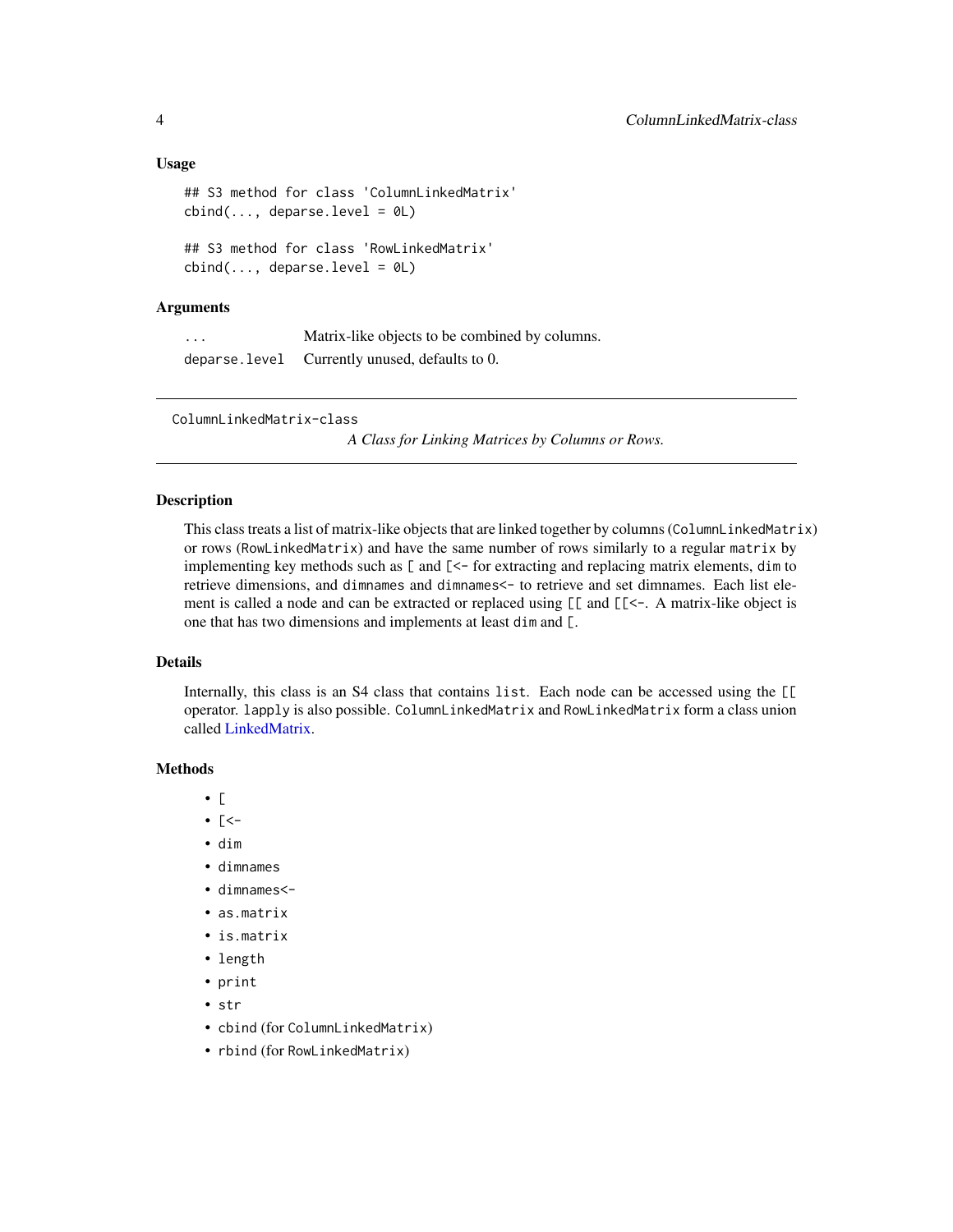### <span id="page-4-0"></span>ColumnLinkedMatrix-class 5

# See Also

[initialize\(\)](#page-5-1) to create a ColumnLinkedMatrix or RowLinkedMatrix object from scratch, [as.ColumnLinkedMatrix\(\)](#page-1-1) to create a ColumnLinkedMatrix or RowLinkedMatrix object from other objects, [LinkedMatrix\(\)](#page-6-1) to create an empty, prespecified LinkedMatrix object, [nNodes\(\)](#page-8-2) to get the number of nodes of a LinkedMatrix object.

### Examples

```
# Create various matrix-like objects that correspond in dimensions
m1 \leq-ff::ff(initdata = rnorm(50), dim = c(5, 10))
m2 \le - bigmemory::big.matrix(init = rnorm(50), nrow = 5, ncol = 10)
m3 \le - matrix(data = rnorm(50), nrow = 5, ncol = 10)
# Link random matrices by columns
cm <- ColumnLinkedMatrix(m1, m2, m3)
dim(cm)
# Link random matrices by rows
rm <- RowLinkedMatrix(m1, m2, m3)
dim(rm)
# Get the number of nodes of each linked matrix
nNodes(cm)
nNodes(rm)
# Extract specific rows of linked matrix
cm[1, 1]cm[1:3, ]
rm[1, ]
rm[1:3, ]
# Extract specific columns of linked matrix
cm[, 1]
cm[, 1:3]
rm[, 1]
rm[, 1:3]
# Extract specific rows and columns of linked matrix
cm[1, 1]
cm[1:3, 1:3]
rm[1, 1]
rm[1:3, 1:3]
# Get a reference to one of the nodes
n < - cm[2]]
class(n) == "big.matrix"# LinkedMatrix objects are matrix-like and can be nested
rcm <- RowLinkedMatrix(cm, cm)
```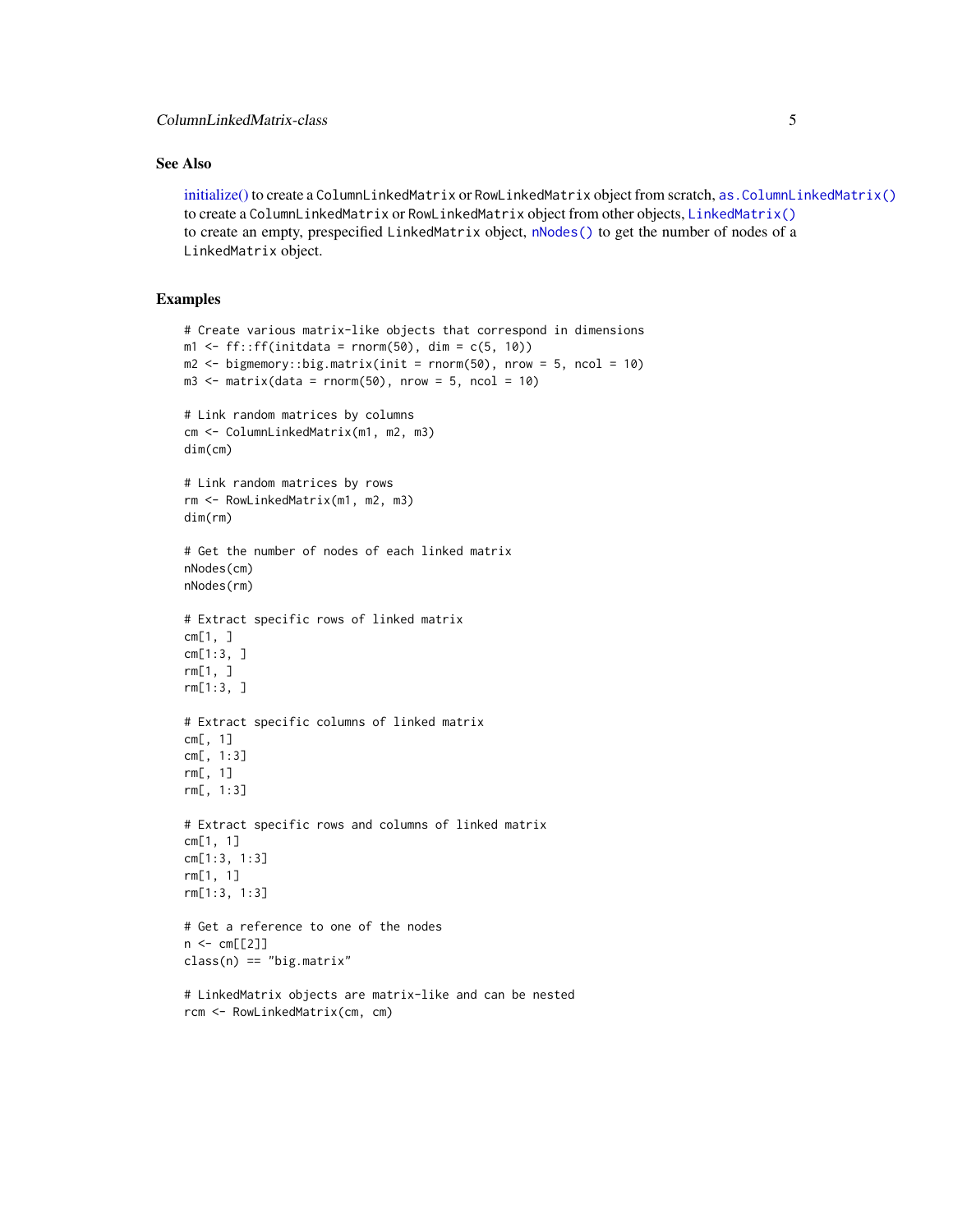<span id="page-5-0"></span>index *Maps Each Column or Row Index of a Linked Matrix to the Column or Row Index of Its Corresponding Node.*

# Description

If j for [ColumnLinkedMatrix](#page-3-1) or i for [RowLinkedMatrix](#page-3-2) is passed, it will only generate entries for the given indices. sort, which is set by default, determines whether j or i should be sorted before building the index.

# Usage

 $index(x, \ldots)$ 

# Arguments

|                         | Either a ColumnLinkedMatrix or a RowLinkedMatrix object. |
|-------------------------|----------------------------------------------------------|
| $\cdot$ $\cdot$ $\cdot$ | Additional arguments (see Details).                      |

# Value

A matrix.

<span id="page-5-1"></span>initialize,ColumnLinkedMatrix-method *Create a LinkedMatrix Object.*

# <span id="page-5-2"></span>Description

This function constructs a new [ColumnLinkedMatrix](#page-3-1) or [RowLinkedMatrix](#page-3-2) object from a list of matrix-like objects.

#### Usage

```
## S4 method for signature 'ColumnLinkedMatrix'
initialize(.Object, ...)
```

```
## S4 method for signature 'RowLinkedMatrix'
initialize(.Object, ...)
```
# Arguments

| .Obiect                 | Internal, used by $\mathsf{methods}$ :: initialize() generic.                        |
|-------------------------|--------------------------------------------------------------------------------------|
| $\cdot$ $\cdot$ $\cdot$ | A sequence of matrix-like objects of the same row-dimension (for ColumnLinkedMatrix) |
|                         | or column-dimension (for RowLinkedMatrix).                                           |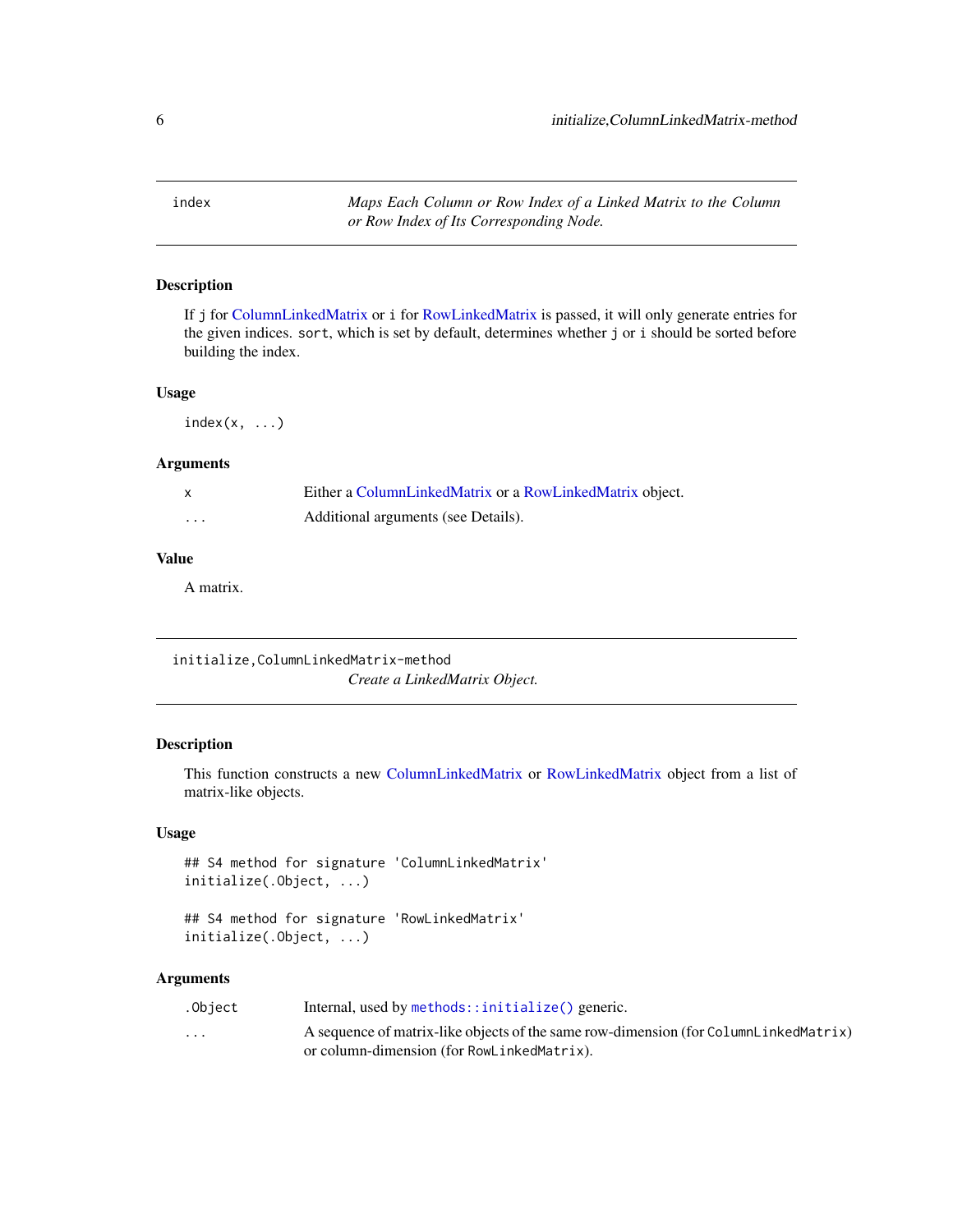# <span id="page-6-0"></span>LinkedMatrix 7

# Details

A matrix-like object is one that has two dimensions and implements at least dim and [. Each object needs to have the same number of rows (for ColumnLinkedMatrix) or columns (for RowLinkedMatrix) to be linked together. If no matrix-like objects are given, a single 1x1 node of type matrix filled with NA is returned. [LinkedMatrix](#page-8-1) objects can be nested as long as they are conformable.

#### Value

Either a ColumnLinkedMatrix or a RowLinkedMatrix object.

# See Also

[LinkedMatrix\(\)](#page-6-1) to create an empty, prespecified [LinkedMatrix](#page-8-1) object.

#### Examples

```
# Create various matrix-like objects that correspond in dimensions
m1 < - ff::ff(initdata = rnorm(50), dim = c(5, 10))
m2 \le - bigmemory::big.matrix(init = rnorm(50), nrow = 5, ncol = 10)
m3 \le - matrix(data = rnorm(50), nrow = 5, ncol = 10)
# Create a ColumnLinkedMatrix object
cm1 <- ColumnLinkedMatrix(m1, m2, m3)
# Create a RowLinkedMatrix object
rm1 <- RowLinkedMatrix(m1, m2, m3)
# Alternatively, a LinkedMatrix object can also be created using the `new`
# function
cm2 <- new("ColumnLinkedMatrix", m1, m2, m3)
# To specify the matrix-like objects as a list, use the `do.call` function
rm2 <- do.call(RowLinkedMatrix, list(m1, m2, m3))
```
<span id="page-6-1"></span>LinkedMatrix *Create an Empty, Prespecified LinkedMatrix Object.*

#### **Description**

This function creates an empty [LinkedMatrix](#page-8-1) object of a certain size, a certain number of nodes, and certain types of nodes.

#### Usage

```
LinkedMatrix(nrow, ncol, nNodes, linkedBy, nodeInitializer, ...)
```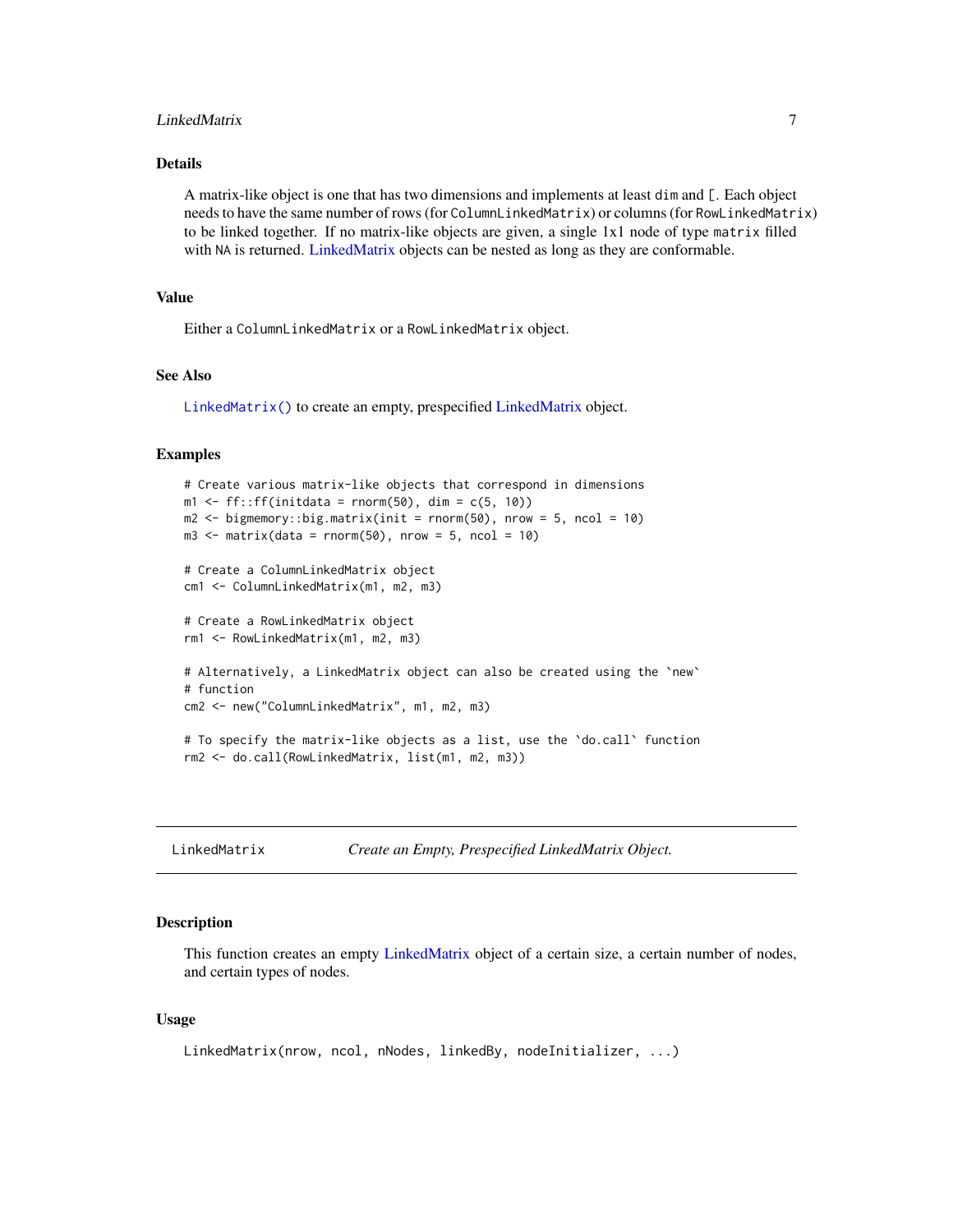#### <span id="page-7-0"></span>Arguments

| nrow            | The number of rows of the whole matrix.                                                                                                                                                                                                                                                                                                                                                                                                                                                                                       |
|-----------------|-------------------------------------------------------------------------------------------------------------------------------------------------------------------------------------------------------------------------------------------------------------------------------------------------------------------------------------------------------------------------------------------------------------------------------------------------------------------------------------------------------------------------------|
| ncol            | The number of columns of the whole matrix.                                                                                                                                                                                                                                                                                                                                                                                                                                                                                    |
| nNodes          | The number of nodes.                                                                                                                                                                                                                                                                                                                                                                                                                                                                                                          |
| linkedBy        | Whether the matrix is linked by columns or rows.                                                                                                                                                                                                                                                                                                                                                                                                                                                                              |
| nodeInitializer |                                                                                                                                                                                                                                                                                                                                                                                                                                                                                                                               |
|                 | The name of a function or a function (node Index, nrow, ncol, $\dots$ ) where<br>node Index is the index of the node, nrow is a partition of the total number of<br>rows, nool is a partition of the total number of columns, and  are additional<br>parameters passed into the function. The function is expected to return a matrix-<br>like object of dimensions nrow and ncol. Pre-defined node initializers include<br>matrixNodeInitializer to initialize matrices and ffNodeInitializer to ini-<br>tialize ff objects. |
|                 | Additional arguments passed into the node Initializer function.                                                                                                                                                                                                                                                                                                                                                                                                                                                               |
|                 |                                                                                                                                                                                                                                                                                                                                                                                                                                                                                                                               |

#### Value

A [ColumnLinkedMatrix](#page-3-1) object if linkedBy is columns or a [RowLinkedMatrix](#page-3-2) object if linkedBy is rows.

# See Also

[initialize\(\)](#page-5-1) to create a [ColumnLinkedMatrix](#page-3-1) or [RowLinkedMatrix](#page-3-2) object from a list of matrix-like objects.

#### Examples

```
# Create an empty 15x10 RowLinkedMatrix with 3 matrix nodes
m1 <- LinkedMatrix(nrow = 15, ncol = 10, nNodes = 3, linkedBy = "rows",
                  nodeInitializer = "matrixNodeInitializer")
dim(m1)
nNodes(m1)
all(sapply(m1, class) == "matrix")# Create an empty 15x10 RowLinkedMatrix with 3 ff nodes
m2 <- LinkedMatrix(nrow = 15, ncol = 10, nNodes = 3, linkedBy = "rows",
                  nodeInitializer = "ffNodeInitializer", vmode = "byte")
dim(m2)
nNodes(m2)
all(sapply(m2, inherits, "ff_matrix"))
# Create an empty 15x10 RowLinkedMatrix with 3 big.matrix nodes
m3 <- LinkedMatrix(nrow = 15, ncol = 10, nNodes = 3, linkedBy = "rows",
                   nodeInitializer = function(nodeIndex, nrow, ncol, ...) {
                       bigmemory::big.matrix(nrow = nrow, ncol = ncol)
                   })
dim(m3)
nNodes(m3)
all(sapply(m3, class) == "big.matrix")
```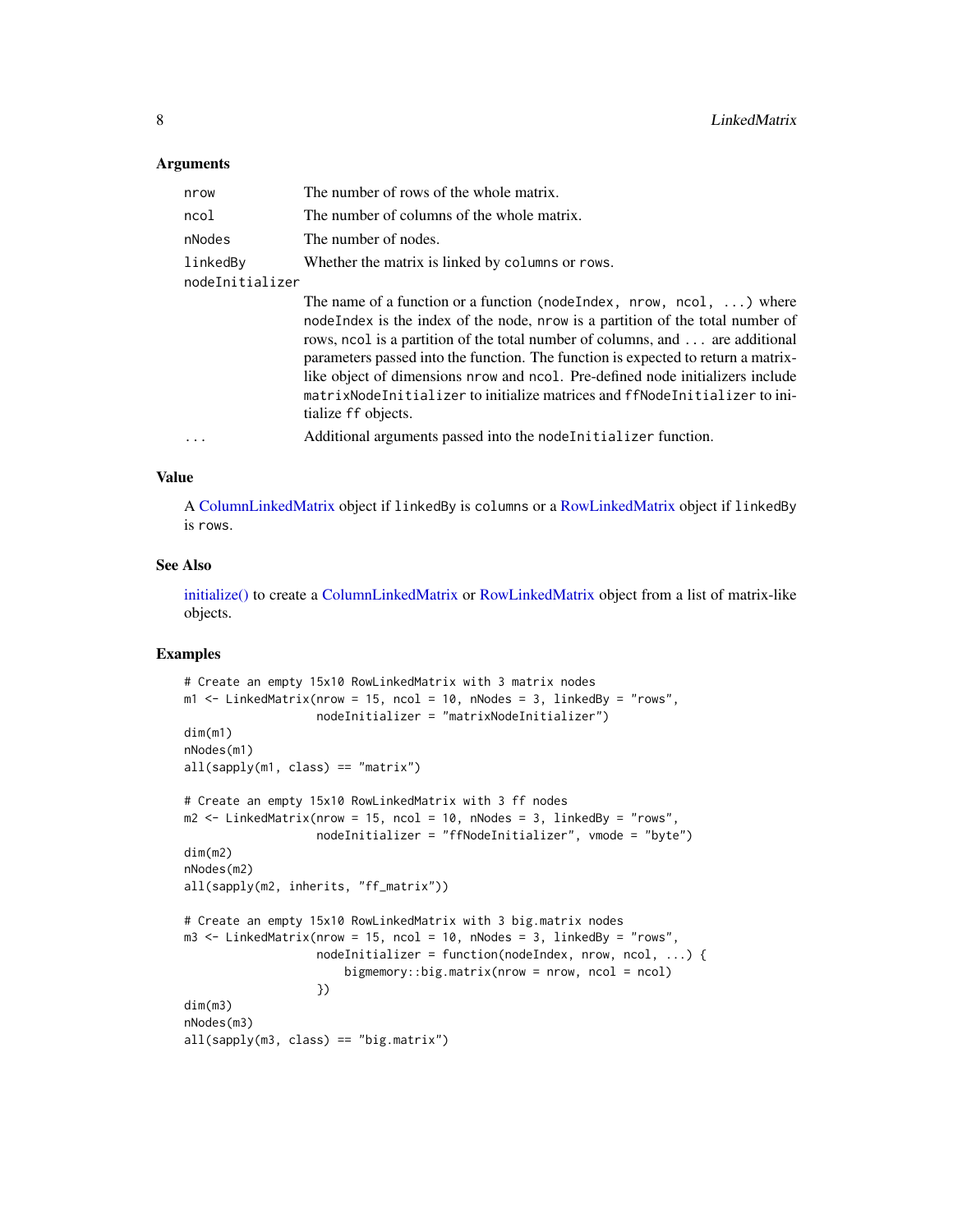<span id="page-8-1"></span><span id="page-8-0"></span>LinkedMatrix-class *A Class Union of ColumnLinkedMatrix and RowLinkedMatrix.*

#### Description

This class is abstract and no objects can be created from it. It can be used to check whether an object is either of type [ColumnLinkedMatrix](#page-3-1) or of type [RowLinkedMatrix](#page-3-2) using is(x, "LinkedMatrix") and to assign methods for both ColumnLinkedMatrix and RowLinkedMatrix classes, e.g. show.

### Methods

- length
- as.matrix
- show

# See Also

[ColumnLinkedMatrix](#page-3-1) and [RowLinkedMatrix](#page-3-2) for implementations of column-linked and row-linked matrices, respectively.

#### Examples

```
# Create an example RowLinkedMatrix from various matrix-like objects that
# correspond in dimensions
m <- RowLinkedMatrix(
    ff::ff(intdata = rnorm(50), dim = c(5, 10)),bigmemory::big.matrix(init = rnorm(50), nrow = 5, ncol = 10),
   matrix(data = rnorm(50), nrow = 5, ncol = 10)
\mathcal{L}# Test if m is an object of either type ColumnLinkedMatrix or RowLinkedMatrix
if (is(m, "LinkedMatrix")) {
   message("m is a LinkedMatrix")
}
```
<span id="page-8-2"></span>nNodes *Returns the Number of Nodes.*

# Description

Returns the Number of Nodes.

#### Usage

nNodes(x)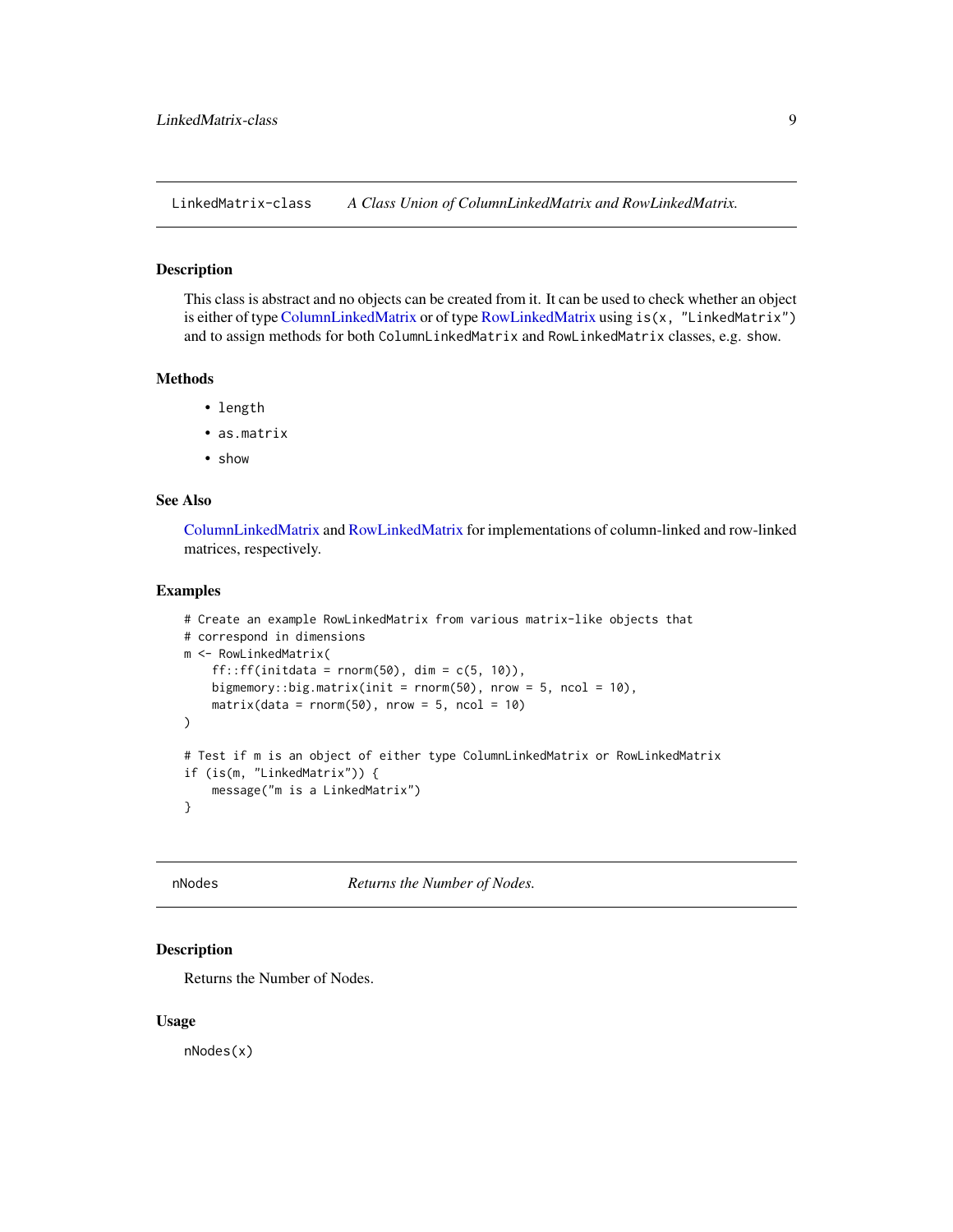# <span id="page-9-0"></span>Arguments

x Either a [ColumnLinkedMatrix](#page-3-1) or a [RowLinkedMatrix](#page-3-2) object.

# Value

The number of nodes.

# Examples

```
# Create an example RowLinkedMatrix from various matrix-like objects that
# correspond in dimensions
m <- RowLinkedMatrix(
    ff::ff(intdata = rnorm(50), dim = c(5, 10)),bigmemory::big.matrix(init = rnorm(50), nrow = 5, ncol = 10),
   matrix(data = rnorm(50), nrow = 5, ncol = 10))
# Get the number of nodes of the RowLinkedMatrix
nNodes(m)
```

| nodes | Returns the Column or Row Indexes at Which Each Node Starts and |
|-------|-----------------------------------------------------------------|
|       | Ends.                                                           |

# Description

Returns the Column or Row Indexes at Which Each Node Starts and Ends.

#### Usage

nodes(x)

# Arguments

x Either a [ColumnLinkedMatrix](#page-3-1) or a [RowLinkedMatrix](#page-3-2) object.

#### Value

A matrix.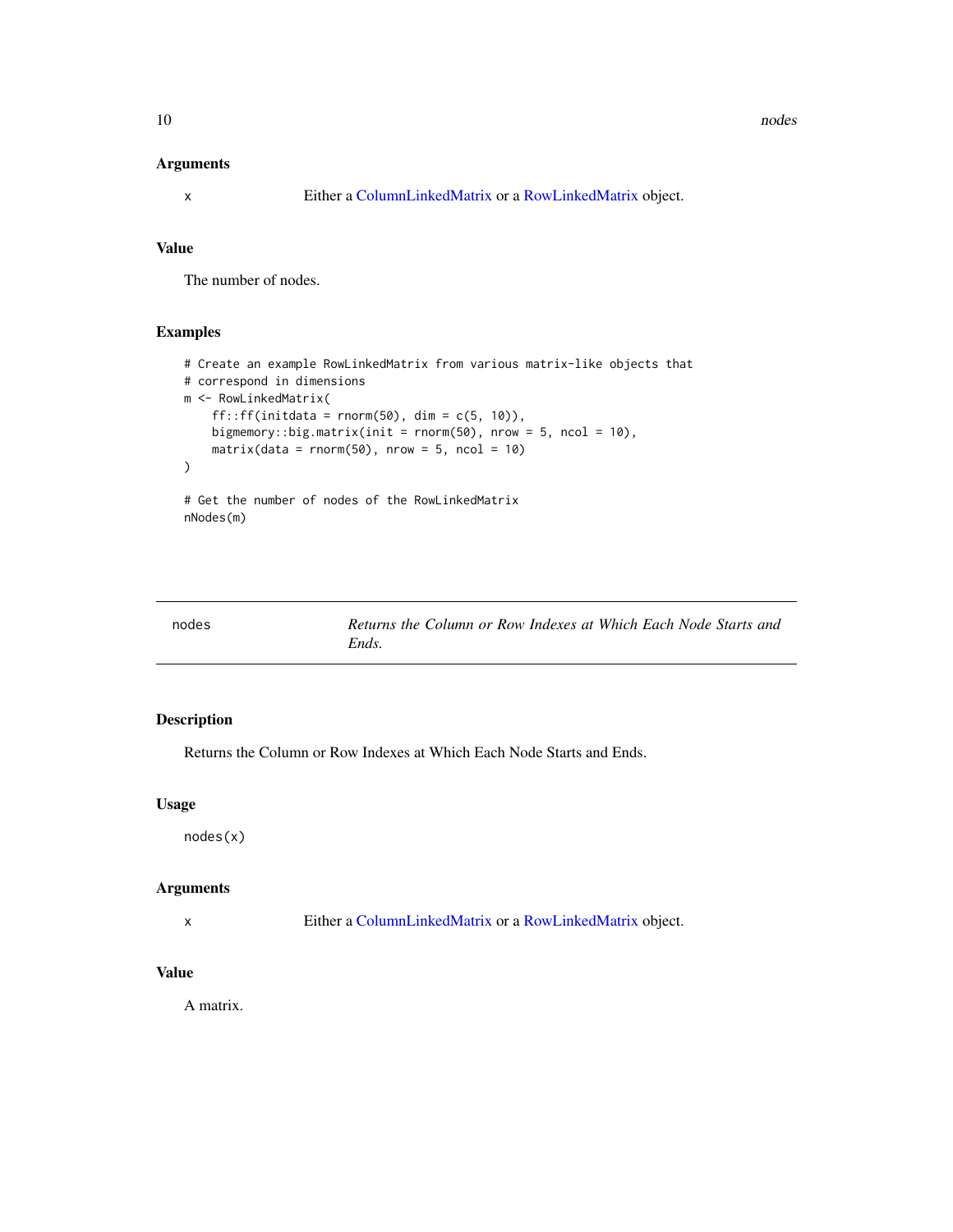<span id="page-10-0"></span>rbind.ColumnLinkedMatrix

*Combine Matrix-Like Objects by Rows.*

#### Description

Compared to the [initialize\(\)](#page-5-2) method, nested [LinkedMatrix](#page-8-1) objects that are passed via ... will not be treated as matrix-like objects, but their nodes will be extracted and merged with the new [RowLinkedMatrix](#page-3-2) object for a more compact representation. This method will currently only work for [RowLinkedMatrix](#page-3-2) objects.

#### Usage

## S3 method for class 'ColumnLinkedMatrix' rbind(..., deparse.level = 1L)

## S3 method for class 'RowLinkedMatrix'  $rbind(..., \text{ deparse. level} = 1L)$ 

# Arguments

... Matrix-like objects to be combined by rows. deparse.level Currently unused, defaults to 0.

```
show,LinkedMatrix-method
```
*Show a LinkedMatrix Object.*

# Description

Display the object, by printing, plotting or whatever suits its class.

#### Usage

```
## S4 method for signature 'LinkedMatrix'
show(object)
```
# Arguments

object A [LinkedMatrix](#page-8-1) object.